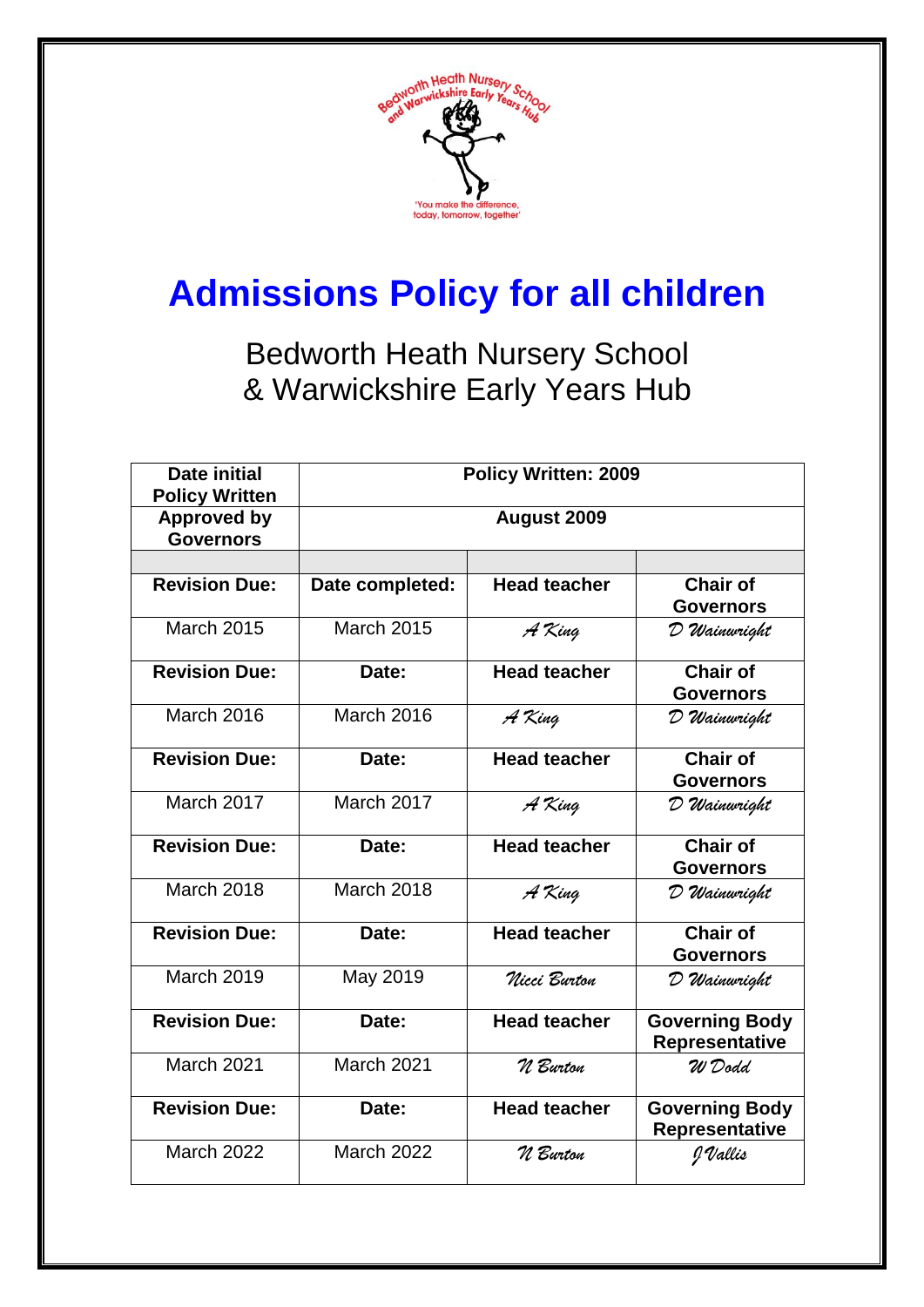As a Local Authority Nursery School, our admission procedures reflect the ethos of the provision of high quality education and care, taking into consideration our commitment to our local community. Criteria for entry reflect the Warwickshire County Council Admissions Policy for Maintained Nursery Schools.

- We admit children into Daisy Nursery (2-3 year old provision) for 2Help funded and paid options. 2Help funded children are admitted the term after their second birthday. Paid children can be admitted after their 2nd birthday. There are currently 12 AM and 12 PM session places available.
- We admit children into our Nursery School 3 and 4-year-old provision the term after their 3rd birthday. There are places for up to 110 children, (55 in the morning and 55 in the afternoon), term time only, this number may vary depending upon the uptake of 30-hour spaces.
- The Nursery School aims to be available for all children and particularly those children who meet the admission criteria. It will provide a mixture of 15 and 30 hour places in line with the Governments agenda for working families.
- Admission to a 30-hour place is dependent upon the School being confident that it can meet a child's physical, intellectual, social and emotional needs. Every child is different and there may be occasions when a 30-hour place is initiated but found to be detrimental to the child's needs which will always come first.
- The Governing Body reserve the right to adjust the balance between numbers of 15 hour and 30-hour places in any one year of entry based upon the need to also ensure the Nursery School is sustainable and remains financially viable for future generations of young children in our community.
- A 30-hour code must be presented and ratified by the Local Authority before the place is offered. Where working hours' change, Local Authority and DfE guidance will be applied regarding the grace period. It is the parent / carers responsibility to revalidate their 30 hours' code every 3 months.
- The Nursery School has some flexibility to increase, its pupil admission number with requisite space and staffing when the need arises and measured against clear criteria. We will always seek to provide sufficient spaces to ensure children in our local community can access the very highest quality early education.
- The School has Local Authority accreditation for its Inclusive practice and offers 'enhanced places' for children with additional needs. Where the School receives an admission request for a child with complex needs, the placement will be dependent upon the Schools ability to provide appropriate, high quality education and care within the context of the fabric of the buildings, availability of suitably trained staff and the current complement of the cohort.
- The Governing Body has the right to change the session pattern for each academic year. For the period September 2022 – 2023 we will: admit children for 15 hours per week (in line with their free entitlement), which equates to 5 sessions of 3 hours either am or pm (am:  $8.30 - 11.30$  and pm  $12.30 - 15.30$ ) In September 2021 we will offer a limited number of 30 hour spaces (9.30am until 15.30pm daily) to accommodate the Governments 30 hour offer to working Parents. It is possible to pay to 'top-up' provision from 8.30am – 9.30am, if required.
- Wherever practical and possible to do so we will accommodate parental preference for a session time, but cannot guarantee to do so. Our places are offered first to those who live nearest by travelling distance to school and or fulfil the WCC admission criteria consideration list. Decisions that relate to admission may be based upon confidential information that is personal to the child or family.
- You can apply for a Nursery place by completing our Application form which is found on our School's website [www.bedworthheathnurseryschool.com](http://www.bedworthheathnurseryschool.com/) or you can telephone the Nursery school and we can email out details of the on-line link, or you can contact us by email request to the school office.
- Application for a place will be considered using the criteria below. We will endeavour to notify you with one terms notice before your child become eligible for entry whether a place is available and will make a provisional offer at that point.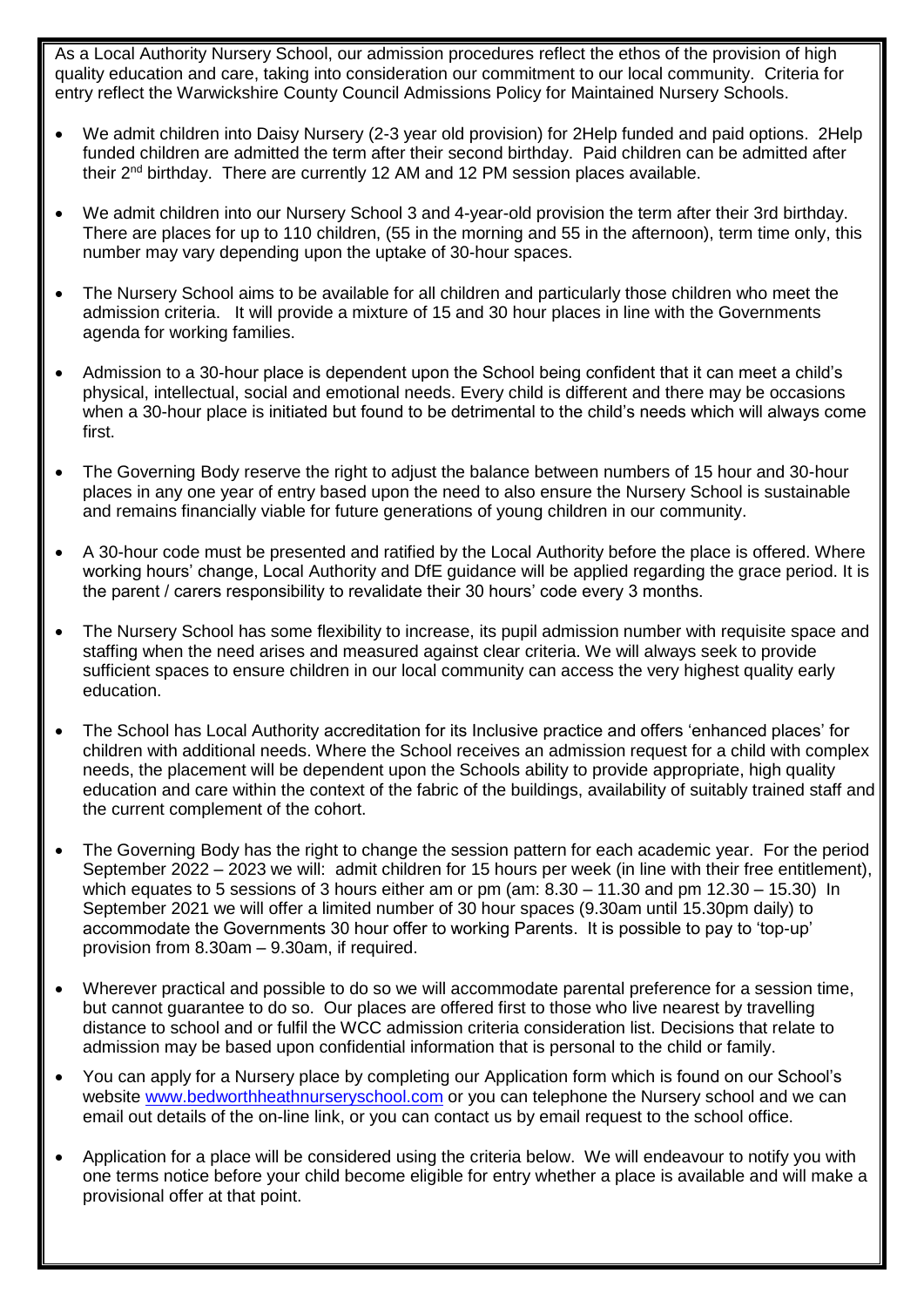Parents and carers must reply/return the acceptance proforma within a required set date after receiving the offer of a place otherwise the school will assume the place is no longer required.

## **Admission Criteria.**

The school does not have a catchment area. If there are more applications than there are places, we will offer places in the following way: -

- 1. Children with a statement of special educational needs or an Education, Health and Care Plan that names the Nursery School.
- 2. Looked after children (children provided with accommodation under the Children Act 1989 Section 20 and Section 22).
- 3. Children already accessing the school within the Daisy Nursery (2 year old provision) and meet the criteria for Nursery School funding
- 4. A child with a Child Protection plan in place.
- 5. A 'vulnerable child' who has been supported with a Early Help Assessment (EH) or identified as a 'child in need' by the Social Care team.
- 6. A child known by the local authority to have additional educational needs where evidence from relevant professional(s) can demonstrate to the governing body that a nursery school place will benefit the child's educational development rather than any other provider.
- 7. A child with a serious ongoing medical condition as deemed in need of admission by a medical practitioner, social worker or partner professional.
- 8. A child who has accessed 2help provision.
- 9. Children living within the local area who have the shortest walking distance between home and school.
- 10. Children living the shortest travelling distance between home and school outside the local area, within Warwickshire.

*Distance will be calculated by straight-line measurement from the applicant's home address to the school in question. If the distance between two addresses is identical then the admissions team at the council will carry out further measurements.* 

*Should vacancies be available after the start of the relevant term and there are more children eligible than places the same above criteria will be used to determine order of offer, should places still be available then the following can be applied: -*

- 11. Children living the shortest travelling distance between home and school, outside Warwickshire
- 12. Children of a younger age group firstly in order of birth date (children living in Warwickshire only). The term 'children of a younger age group' applies to children reaching the age of 3 after the September start date who may be considered for a **paid** Early Entry space.
- 13. Children who become three within the Autumn term prior to January admission, will be considered in accordance with our January Intake Admissions Policy that uses the same criteria in event of over subscription.
- 14. Children who become three within the Spring term prior to Easter admission, will be considered in accordance with our Easter Intake Admissions Policy that uses the same criteria in event of over subscription.

Note:

- The criteria is applied to the child's address and not to the address of relatives and childminders. If a place is offered on the basis of an address, which is subsequently found to be different from the child's normal home address, that offer is likely to be withdrawn.
- Where a child lives with two parents at separate addresses, the qualifying address will be that where the child spends (i.e. sleeps) the majority of the school week. If the child spends exactly equal amounts of time at each address then the parents will need to nominate which of the two addresses they wish to be the child's main address for admission purposes.
- Twins or multiple births: where the final place in a year group is offered to one of twins or multiple births it is normally our policy to admit the others of the multiple births too. However, this will depend upon the capacity limits of the nursery. Where it is not possible to admit all the multiple births the parents will be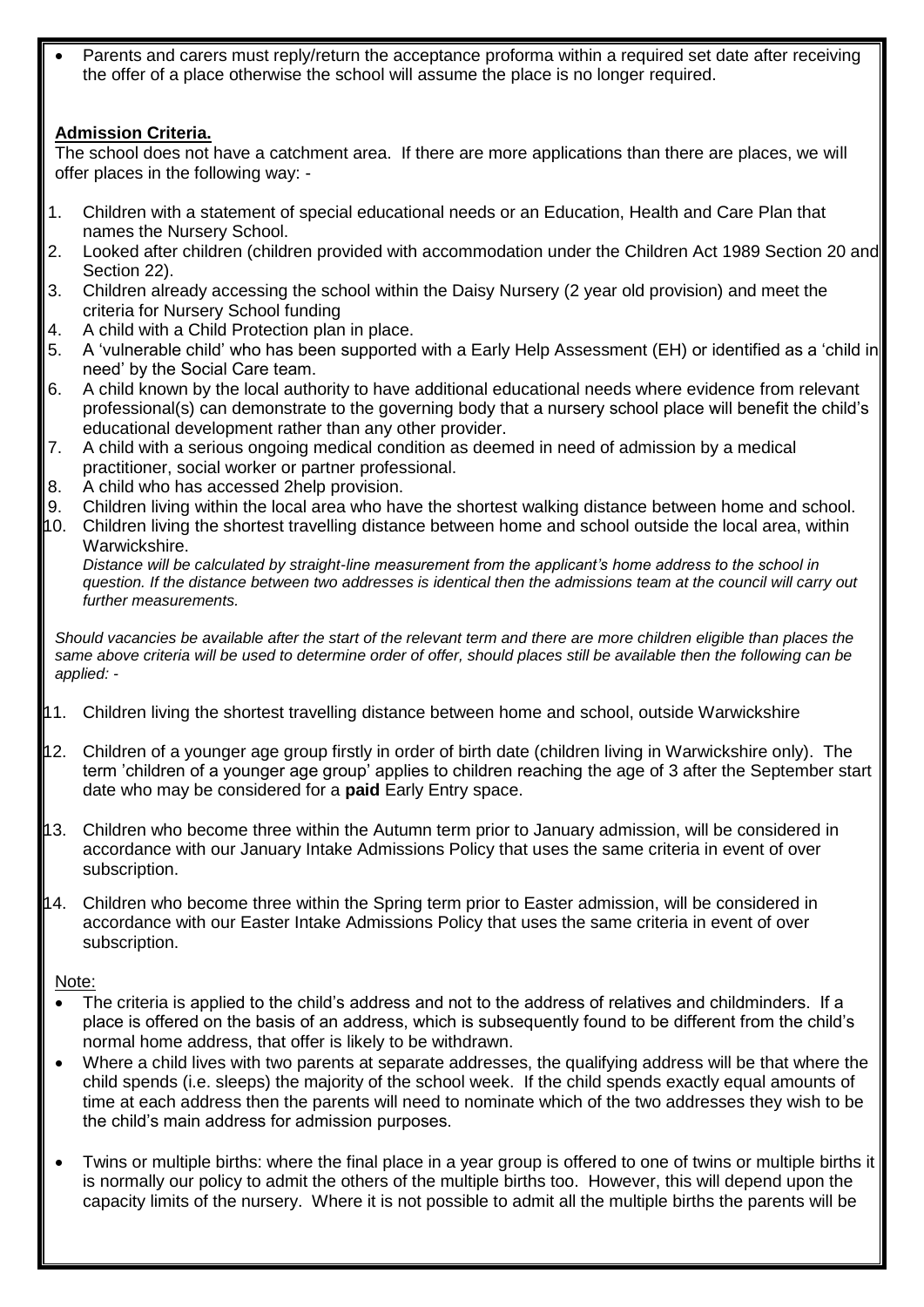informed of the number of places, which can be offered, and they will nominate which children (if any) will take up the place/s.

- The relevant support agencies are: Family's Social Worker, Health Visitor, General Practitioner, Family Support Worker, or Lead Professional for the family. One or more relevant support agency will need to provide written evidence explaining why admission to the particular facility is crucial to the child. In most cases more than one agency will consider a referral through the Early Help Assessment (EH), which should make clear why admission to the particular facility is crucial to the child.
- Applications for morning or afternoon places will not be taken into account in the offer of places. However, children with the highest priorities will be allocated to the preferred session, if requested.
- If a place is offered to a family using the address on the application form, but who have subsequently moved, the place may be withdrawn dependent upon the new address. In some instances parents will be asked to provide proof of residence, especially in the instance of a proposed house move.

#### **Other Information**

Where all factors have been considered and distances are equal the measurements for final decision will be made by WCC admission team.

#### **Non-admission to a nursery school**

Admission to a nursery school is non-statutory and therefore there is no appeal against a decision to offer a place. Parents who are not satisfied that their child has not been offered a place may express their concerns to the nursery school's governing body who will consider each case on its merits, balancing the need to maintain child: adult ratios

#### **Late applicants**

Late applications will be considered after those received on time. Where places cannot be offered to late applicants, they will added to the waiting list, in the order set out in the admission criteria above.

### **Waiting Lists**

Waiting lists will operate for the term of entry. Where places become available, they will be offered from the waiting list in the order set out in the oversubscription criteria above. Waiting lists will be closed at the end of each term.

If no waiting list is operating, any places, which become available during the term will be offered according to the same criteria.

## **Starting School**

A child does not have to start statutory schooling until the term after their fifth birthday. In exceptional circumstances parents may apply to the Local Authority and the Nursery School to request an extended placement. Each case will be considered on its own merit.

#### **Admission to school**

Admission to a nursery school does not guarantee admission to any particular school. A separate application must be made to the Local Authority via the on-line service http://www.warwickshire.gov.uk/startingprimaryschool

The Governing Body ratified this Policy and it takes into account the changes and finalisations of the WCC admission policy for Nursery Schools that is applied to the 6 WCC maintained Nursery Schools across the County.

For more information, to arrange a visit to the school or to apply for a place for your child, you are welcome to contact the School Office on 024 77 752 392.

## **Timing of admission to nursery schools**

In Warwickshire children normally start nursery education in the term following their third birthday.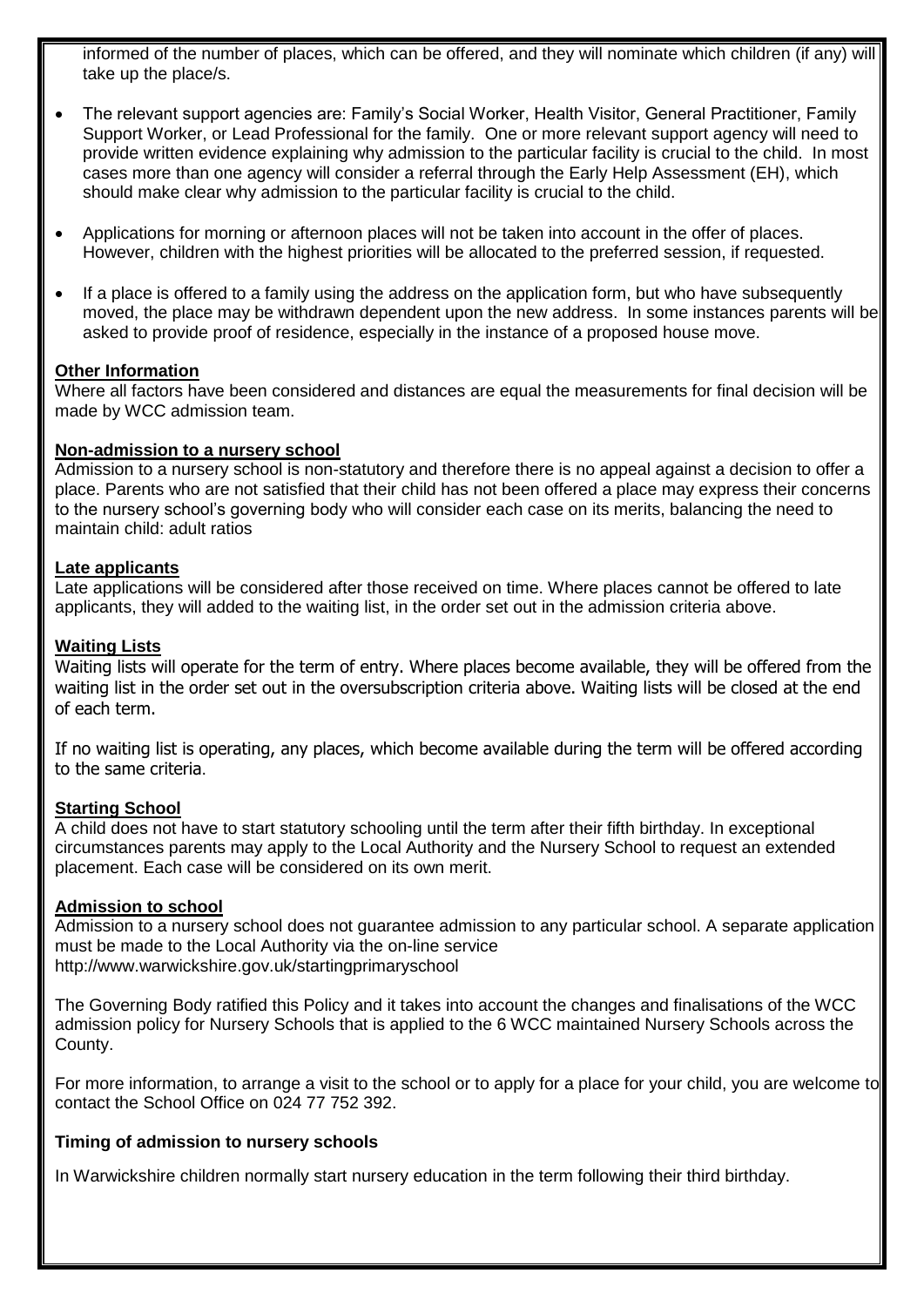All three and four year olds are entitled to 15 hours of free nursery education per week, over no fewer than 38 weeks of the year. This applies until they reach compulsory school age (the term following their fifth birthday).

The table below details when children become eligible for the free entitlement

| A child born in the period:              | Will become eligible for a free place:            |  |
|------------------------------------------|---------------------------------------------------|--|
| 1st September 2019 - 31st December 2019  | 1 <sup>st</sup> January 2023 (Spring school term) |  |
| 1st January 2020 - 31st March 2020       | 1 <sup>st</sup> April 2023 (Summer school term)   |  |
| 1st April 2020 - 31st August 2020        | 1st September 2023 (Autumn school term)           |  |
| 1st September 2020 to 31st December 2020 | 1 <sup>st</sup> January 2024 (Spring school term) |  |
| 1st January 2021 to 31st March 2021      | 1st April 2024 (Summer school term)               |  |
| 1st April 2021 to 31st August 2021       | 1st September 2024 (Autumn school term)           |  |
| 1st September 2021 to 31st December 2021 | 1st January 2025 (Spring school term)             |  |
| 1st January 2022 to 31st March 2022      | 1st April 2025 (Summer school term)               |  |
| 1st April 2022 to 31st August 2022       | 1st September 2025 (Autumn school term)           |  |
| 1st September 2022 to 31st December 2022 | 1st January 2026 (Spring school term)             |  |
| 1st January 2023 to 31st March 2023      | 1 <sup>st</sup> April 2026 (Summer school term)   |  |
| 1st April 2023 to 31st August 2023       | 1st September 2026 (Autumn school term)           |  |
| 1st January 2021 to 31st March 2021      | 1 <sup>st</sup> April 2024 (Summer school term)   |  |
| 1st April 2021 to 31st August 2021       | 1st September 2024 (Autumn school term)           |  |
| 1st September 2021 to 31st December 2021 | 1st January 2025 (Spring school term)             |  |

Each nursery will administer its own applications. Children will be admitted at the beginning of each term, dependent upon the start date for that term.

## **Bedworth Heath Maintained Nursery School Sessions**

 We currently admit children to the Nursery School for 3 hour sesions (morning session: 8.30am – 11.30am or afternoon session: 12.30pm – 3.30pm for five sessions a week.

Or

 30 hour places for eligible children from 9.30am – 3.30pm with the option to start at 8.30 am for a charge of £5.50.